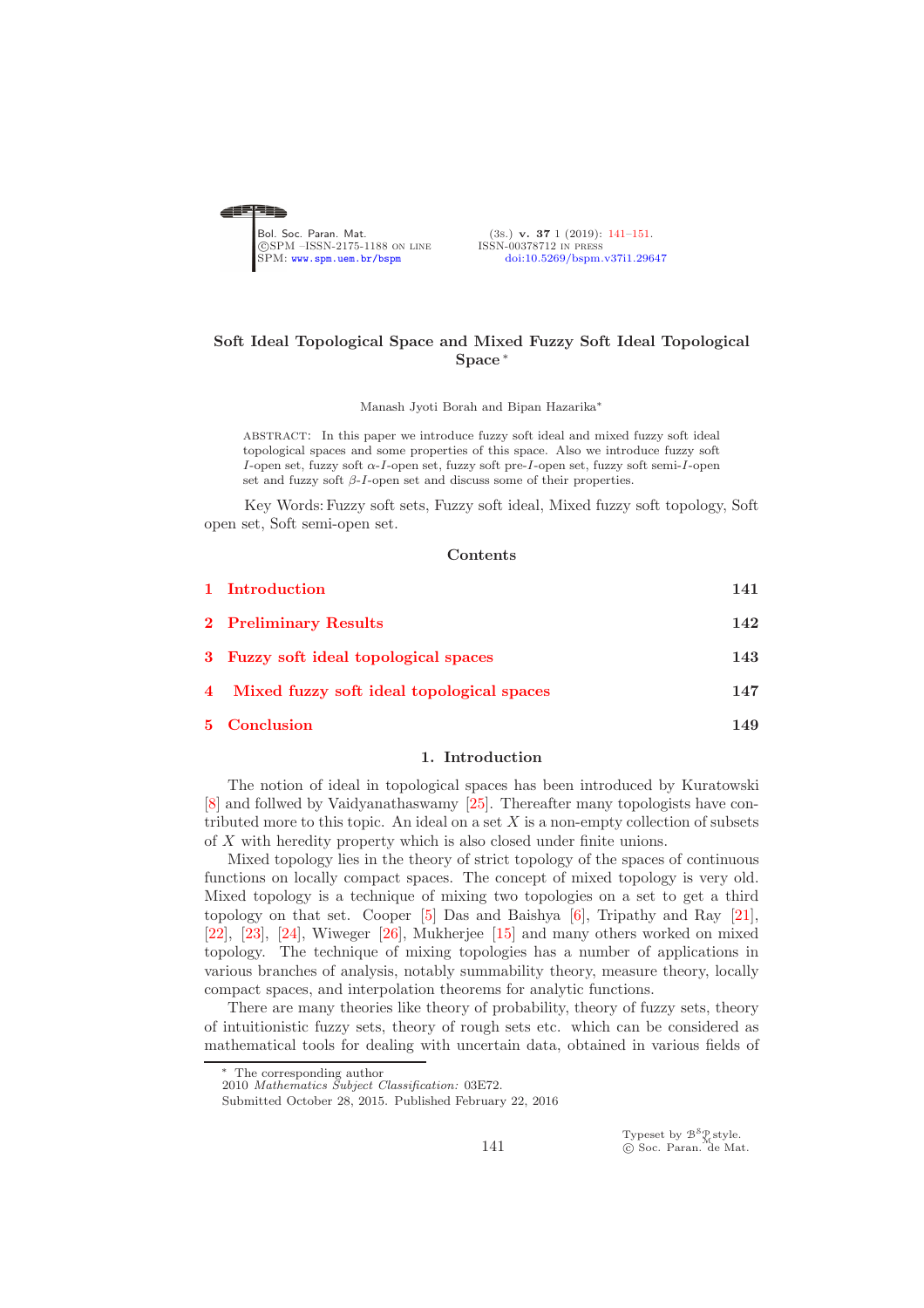142 M. J. Borah and B. Hazarika

engineering, physics, computer science, economics, social science, medical science, and of many other diverse fields. But all these theories have their own difficulties. The most appropriate theory for dealing with uncertainties is the theory of fuzzy sets, introduced by L.A. Zadeh [\[27\]](#page-9-10) in 1965. This theory brought a paradigmatic change in mathematics. But there exists difficulty, how to set the membership function in each particular case. The theory of intuitionistic fuzzy sets is a more generalized concept than the theory of fuzzy sets, but this theory has the same difficulties. All the above mentioned theories are successful to some extent in dealing with problems arising due to vagueness present in the real world. But there are also cases where these theories failed to give satisfactory results, possibly due to inadequacy of the parameterization tool in them. As a necessary supplement to the existing mathematical tools for handling uncertainty, in 1999, Molodtsov [\[13\]](#page-9-11) initiated the theory of soft sets as a new mathematical tool to deal with uncertainties while modelling the problems in engineering, physics, computer science, economics, social sciences, and medical sciences. In [\[14\]](#page-9-12), Molodtsov et al. successfully applied soft sets in directions such as smoothness of functions, game theory, operations research, Riemann integration, Perron integration, probability, and theory of measurement. Maji et al. [\[10\]](#page-9-13) gave the first practical application of soft sets in decision-making problems. In 2003, Maji et al. [\[11\]](#page-9-14) defined and studied several basic notions of the soft set theory. Also Cağman et al. [\[1\]](#page-8-2) studied several basic notions of the soft set theory. In 2005, Pei and Miao [\[17\]](#page-9-15) and Chen [\[4\]](#page-8-3) improved the work of Maji et al. [\[10](#page-9-13)[,11\]](#page-9-14). Some properties of soft topology studied by Hussai and Ahmed [\[7\]](#page-9-16) and Tanay et al. [\[20\]](#page-9-17). In 1968, C. L. Chang [\[3\]](#page-8-4) introduced fuzzy topological space and in 2011, subsequently  $\operatorname{CaZ}_2^{\text{N}}$  and Shabir et al. [\[19\]](#page-9-18) introduced fuzzy soft topological spaces and they defined basic notions of soft topological spaces such as soft open and closed sets, soft subspace, soft closure, soft neighbourhood of a point, soft  $T_i$  spaces,  $i = 1, 2, 3, 4$ , soft regular spaces, and soft normal spaces and established their several properties. In 2012, Mahanta et al. [\[9\]](#page-9-19), Neog et al. [\[16\]](#page-9-20) and Ray et al. [\[18\]](#page-9-21) introduced fuzzy soft topological spaces in different direction.

In this paper first we define and study fuzzy soft ideal and fuzzy soft ideal topological space. We establish some interesting properties of this notion. Secondly we define and study on mixed fuzzy soft ideal topological space and establish several interesting properties.

#### 2. Preliminary Results

<span id="page-1-0"></span>In this section we recall some basic concepts and definitions regarding fuzzy soft sets and fuzzy soft topological space.

**Definition 2.1.** [\[12\]](#page-9-22) Let U be an initial universe and F be a set of parameters. Let  $\tilde{P}(U)$  denote the power set of U and A be a non-empty subset of F. A pair  $(F, A)$  is called a fuzzy soft set over U where  $F : A \to \tilde{P}(U)$  is a mapping from A into  $\tilde{P}(U)$ .

**Definition 2.2.** [\[13\]](#page-9-11) A pair  $(F, E)$  is called a soft set over U if and only if F is a mapping of E into the set of all subsets of the set U.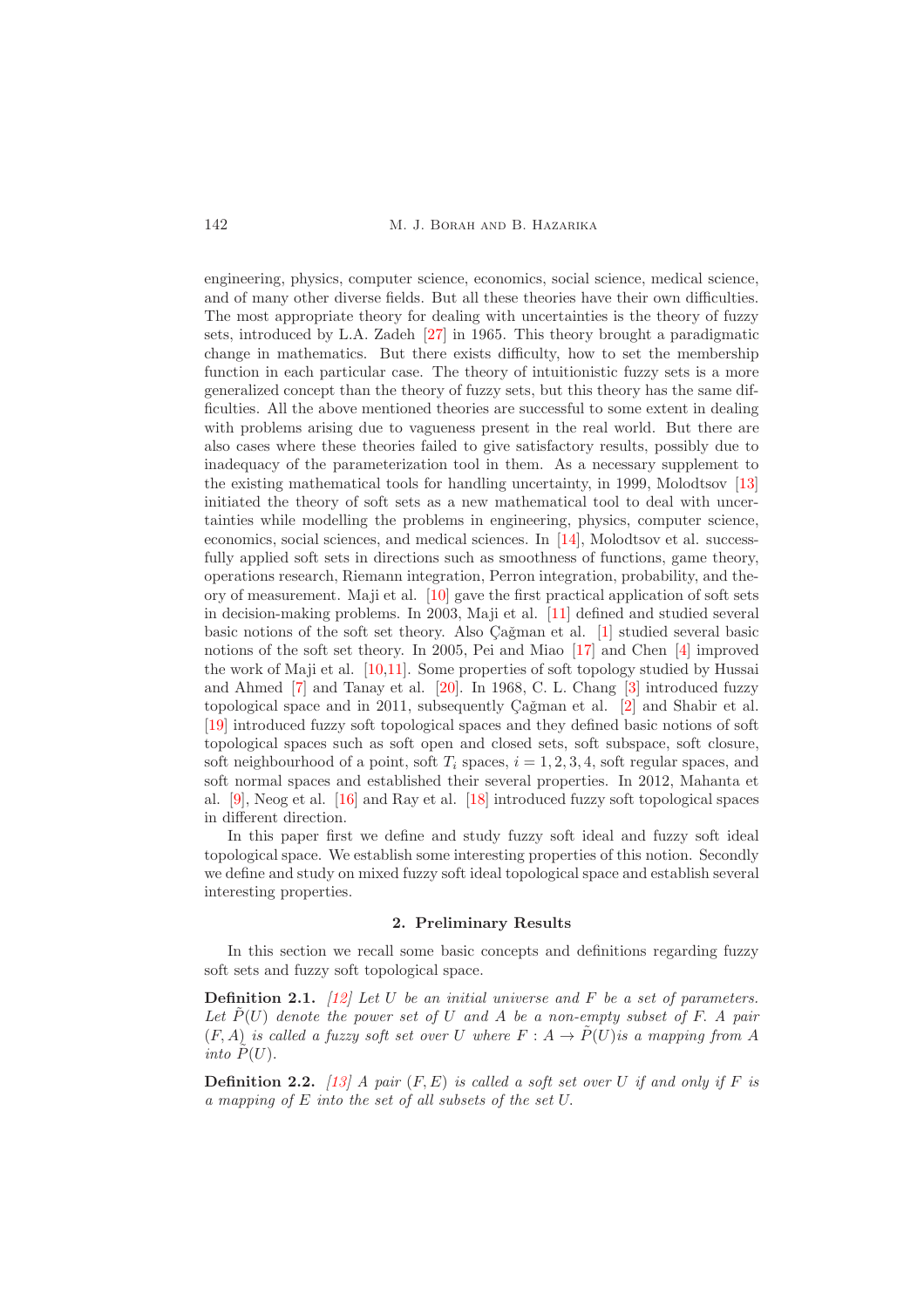In other words, the soft set is a parameterized family of subsets of the set U. Every set  $F(\epsilon)$ ,  $\epsilon \in E$ , from this family may be considered as the set of  $\epsilon$ -element of the soft set  $(F, E)$ , or the set of  $\epsilon$ -approximate elements of the soft set.

**Definition 2.3.** [\[18\]](#page-9-21) A fuzzy soft topology  $\tau$  on  $(U, E)$  is a family of fuzzy soft sets over  $(U, E)$  satisfying the following properties

- (i)  $\tilde{\phi}, \tilde{E} \tilde{\in} \tau$
- (ii) if  $F_A$ ,  $G_B \tilde{\in} \tau$ , then  $F_A \tilde{\cap} G_B \tilde{\in} \tau$ .
- (iii) if  $F_{A_\alpha} \tilde{\in} \tau$  for all  $\alpha \tilde{\in} \Delta$  an index set, then  $\bigcup_{\alpha \in \Delta} F_{A_\alpha} \tilde{\in} \tau$ .

**Definition 2.4.** [\[20\]](#page-9-17) A fuzzy soft set  $F_A$  in a fuzzy soft topological space  $(U, E, \tau)$ is a neighborhood of a fuzzy soft set  $G_B$  if and only if there exists an open fuzzy soft set  $H_C$  i.e.  $H_C \tilde{\in} \tau$  such that  $G_B \tilde{\subseteq} H_C \tilde{\subseteq} F_A$ .

**Definition 2.5.** [\[20\]](#page-9-17) Let  $(U, E, \tau_1)$  and  $(U, E, \tau_2)$  be two fuzzy soft topological spaces. If each  $F_A \tilde{\in} \tau_1$  is in  $\tau_2$ , then  $\tau_2$  is called fuzzy soft finer than  $\tau_1$ , or  $\tau_1$  is fuzzy soft coarser than  $\tau_2$ .

**Definition 2.6.** [\[16\]](#page-9-20) The fuzzy soft set  $F_A$  over (U,E) is called a fuzzy soft point in  $(U, E)$  denoted by  $e(F_A)$ , if for the element  $e \in A$ ,  $F(e) \neq \overline{0}$  and  $F(e') = \overline{0}$  for all  $e\in A-\{e\}.$ 

**Definition 2.7.** [\[16\]](#page-9-20) Let  $(U, E, \tau)$  be a fuzzy soft topological space. Let  $F_A$  be a fuzzy soft set over  $(U, E)$ . The fuzzy soft closure of  $F_A$  is defined as the intersection of all fuzzy soft closed sets which contained  $F_A$  and is denoted by  $cl(F_A)$  or  $\overline{F}_A$ . we write

$$
cl(F_A) = \bigcap_{i=1}^{n} \{G_B : G_B \text{ is fuzzy soft closed and } F_A \subseteq G_B \}.
$$

**Definition 2.8.** [\[16\]](#page-9-20) Let  $(U, E, \tau)$  be a fuzzy soft topological space. Let  $F_A$  be a fuzzy soft set over  $(U, E)$ . The fuzzy soft interior of  $F_A$  is defined as the union of all fuzzy soft open sets which contained  $F_A$  and is denoted by  $int(F_A)$  or  $F_A^{\circ}$ , we write

 $int(F_A) = \tilde{\cup} \{G_B : G_B \text{ is fuzzy soft closed and } G_B \tilde{\subseteq} F_A \}.$ 

**Definition 2.9.** [\[16\]](#page-9-20) A fuzzy soft set  $F_A$  in a fuzzy soft topological space  $(U, E, \tau)$ is a fuzzy soft neighborhood of the fuzzy soft point  $e(G_B) \widetilde{\in} (U, E)$  if there is an open fuzzy soft set  $H_C$  such that  $e(G_B) \tilde{\in} H_C \tilde{\subseteq} F_A$ .

### 3. Fuzzy soft ideal topological spaces

<span id="page-2-0"></span>**Definition 3.1.** A non-empty collection of fuzzy soft sets  $\tilde{I}$  of a soft set U is called a fuzzy soft ideal if the following properties are satisfies.

- (i) if  $F_A \tilde{\in} \tilde{I}$  and  $G_A \tilde{\in} \tilde{I}$  then  $F_A \tilde{\cup} G_B \tilde{\in} \tilde{I}$ .
- (ii) if  $F_A \tilde{\in} \tilde{I}$  and  $G_A \tilde{\in} F_A$  then  $G_A \tilde{\in} \tilde{I}$ .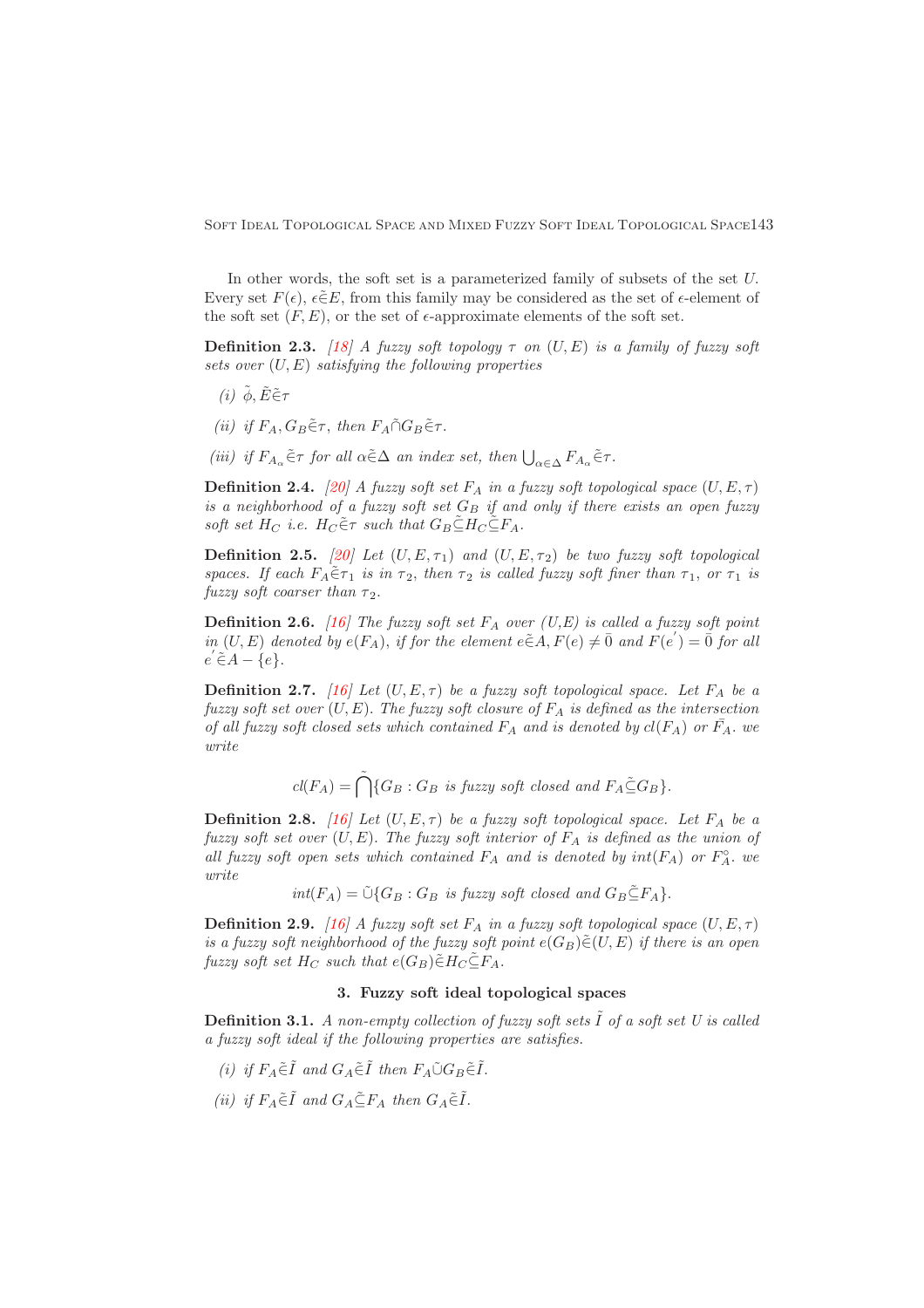**Problem 1.** Let  $\tilde{I} = {\tilde{\phi}, F_A, G_A}$ , where  $F_A = {F(e_1) = {(a, .7), (b, .9)}}, F(e_2) =$  $\{(a, .3), (b, .6)\}\$  and  $G_A = \{G(e_1) = \{(a, .6), (b, .7)\}, G(e_2) = \{(a, .2), (b, .4)\}\}.$ Therefore  $\tilde{I}$  is a fuzzy soft ideal on  $(U, E)$ , because  $F_A \tilde{\cup} G_A = \{(e_1) = \{(a, .7), (b, .9)\},\}$  $(e_2) = \{(a, .3), (b, .6)\}\} = F_A \tilde{\in} I$ ,  $G_A \tilde{\subseteq} F_A$  and  $G_A \tilde{\in} I$ .

**Definition 3.2.** Let  $(U, E, \tau)$  be fuzzy soft topological space and  $\tilde{I}$  be a fuzzy soft ideal on  $(U, E)$ . Then the triplet  $(U, \tau, \tilde{I})$  is called fuzzy soft ideal topological space.

**Problem 2.** Let  $F_A = \{F(e_1) = \{(a, .8), (b, .8)\}, F(e_2) = \{(a, .6), (b, .6)\}\}\$ and  $G_A = \{G(e_1) = \{(a, .3), (b, .3)\}, G(e_2) = \{(a, .5), (b, .4)\}\}, \tau = \{\phi, \tilde{E}, \tilde{F}_A, \tilde{G}_A\}$  and  $\tilde{I} = \{\tilde{\phi}, \tilde{F}_A, \tilde{G}_A\}$ . Therefore  $(U, \tau, \tilde{I})$  is a fuzzy soft ideal topological space.

**Definition 3.3.** Let  $(U, E, \tau)$  be fuzzy soft topological space and  $\tilde{I}$  be a fuzzy soft ideal on  $(U, E)$ . The fuzzy soft local function  $F_A$  with respect to  $\tau$  and  $\tilde{I}$  is denoted by  $F_A^*(\tau, \tilde{I})$  or  $F_A^*$  and defined as

 $F_A^* = \tilde{\cup} \{ e(X_A) \tilde{\in} U : F_A \tilde{\cap} Q_A \tilde{\notin} \tilde{I}, \text{ for every } Q_A \tilde{\in} \tau \}.$ 

<span id="page-3-0"></span>**Problem 3.** Let  $F_A = \{F(e_1) = \{(a, .6), (b, .2)\}, F(e_2) = \{(a, .8), (b, .7)\}\}, \tau =$  $\{\tilde{\phi}, \tilde{E}, \tilde{F_A}\}$  and  $\tilde{I} = \{\tilde{\phi}\}.$  Let  $G_A = \{G(e_1) = \{(a, .4), (b, .8)\}, G(e_2) = \{(a, .2), (b, .9)\}\}\$ and  $e(H_A) = \{H(e_1) = \{(a, .3), (b, .1)\}, H(e_2) = \{(a, 0), (b, 0)\}\}.$  The open set in  $\tau$  containing  $e(H_A)$  are  $F_A$  and  $\tilde{E}$ . Therefore  $F_A \tilde{\cap} G_A = \{(e_1) = \{(a, .4), (b, .2)\},\}$  $(e_2) = \{(a, .2), (b, .7)\}\tilde{\notin}\tilde{I}\ \tilde{E}\tilde{\cap}G_A = \{(e_1) = \{(a, .4), (b, .8)\}, (e_2) = \{(a, .2), (b, .9)\}\}\$  $\tilde{\notin}\tilde{I}$ . Therefore  $e(H_A)\tilde{\in}G_A^*$ .

**Problem 4.** In problem [3](#page-3-0) we have considered  $\tilde{I} = {\tilde{\phi}, K_A}$ , where  $K_A = {K(e_1) = K(e_2)}/{\sqrt{2\pi}}$  $\{(a, .7), (b, .8)\}, K(e_2) = \{(a, .2), (b, .9)\}\}.$  The open set in  $\tau$  containing  $e(H_A)$  are  $F_A$  and  $\tilde{E}$ . Therefore  $F_A \tilde{\cap} G_A = \{(e_1) = \{(a, .4), (b, .2)\}, (e_2) = \{(a, .2), (b, .7)\}\}\tilde{\in} \tilde{I}$  $\tilde{E} \tilde{\cap} G_A = \{(e_1) = \{(a, .4), (b, .8)\}, (e_2) = \{(a, .2), (b, .9)\}\}\tilde{\in I}$ . Hence  $e(H_A)\tilde{\notin} G_A^*$ .

<span id="page-3-1"></span>**Proposition 3.4.** Let  $(U, E, \tau)$  be a fuzzy soft topological space and  $\tilde{I}$  be a fuzzy soft ideal on  $(U, E)$ . Let  $F_A$  and  $G_A$  are two fuzzy soft set. Then the followings are true.

- (*i*)  $\tilde{\phi}^* = \tilde{\phi}$
- (ii)  $F_A \tilde{\subseteq} G_A \Rightarrow F_A^* \tilde{\subseteq} G_A^*$
- (iii)  $(F_A \tilde{\cup} G_A)^* = F_A^* \tilde{\cup} G_A^*$
- $(iv)$   $(F_A \tilde{\cap} G_A)^* \tilde{\subseteq} F_A^* \tilde{\cap} G_A^*.$

Proof: (i) Follows directly from the definitions. (ii) Let  $e(X_A)\tilde{\in}U$ . Suppose  $F_A\tilde{\subseteq}G_A$ . Therefore we have  $F_A\tilde{\subseteq}G_A$  which implies that  $F_A \tilde{\cap} Q_A \tilde{\subseteq} G_A \tilde{\cap} Q_A, Q_A \tilde{\in} \tau$ . Now  $F_A^* = \{e(X_A) \tilde{\in} U : F_A \tilde{\cap} Q_A \tilde{\notin} \tilde{I}, \text{ for every } Q_A \tilde{\in} \tau\}$  $\tilde{\subseteq} \{e(X_A)\tilde{\in}U: G_A\tilde{\cap}Q_A\tilde{\notin}\tilde{I}, \text{ for every }Q_A\tilde{\in}\tau\}=G_A^*$ . Therefore  $F_A^* \tilde{\subseteq} G_A^*$ .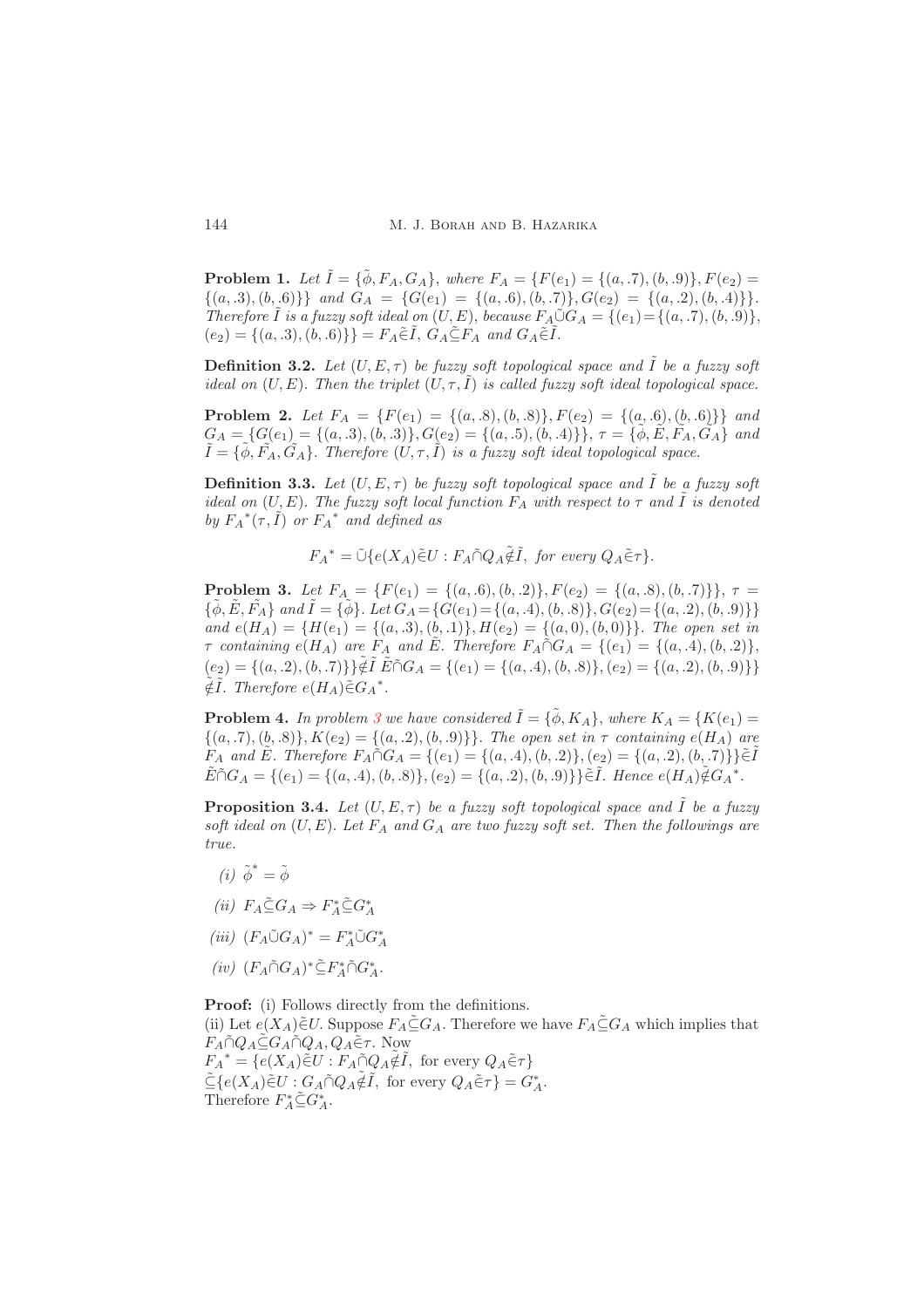(iii) Let  $e(X_A)\tilde{\in} (F_A \tilde{\cup} G_A)^*$ . Now  $(F_A \tilde{\cup} G_A)^* = \{e(X_A)\tilde{\in} U : (F_A \tilde{\cup} G_A)\tilde{\cap} Q_A \tilde{\notin} \tilde{I}, \text{ for every } Q_A \tilde{\in} \tau\}$  $\Rightarrow \{e(X_A)\tilde{\in}U : (F_A \tilde{\cap} Q_A)\tilde{\cup} (G_A \tilde{\cap} Q_A)\tilde{\notin}\tilde{I}, \text{ for every } Q_A \tilde{\in}\tau\}$  $\Rightarrow \{e(X_A)\tilde{\in}U: (F_A \tilde{\cap} Q_A)\tilde{\notin}\tilde{I} \text{or}(G_A \tilde{\cap} Q_A)\tilde{\notin}\tilde{I}, \text{ for every } Q_A \tilde{\in}\tau\}$  $\Rightarrow \{e(X_A)\widetilde{\in} U : F_A \widetilde{\cap} Q_A \widetilde{\notin} \widetilde{I}, \text{ for every } Q_A \widetilde{\in} \tau\}$  $\text{or} \{e(X_A)\tilde{\in}U : G_A \tilde{\cap} Q_A \tilde{\notin} \tilde{I}, \text{ for every } Q_A \tilde{\in} \tau\}$  $\Rightarrow e(X_A) \tilde{\in} F_A^* \tilde{\cup} G_A^*.$ Therefore  $(F_A \tilde{\cup} G_A)^* \tilde{\subseteq} F_A^* \tilde{\cup} G_A^*$ . Again we have  $F_A \tilde{\subseteq} F_A \tilde{\cup} G_A$  and  $G_A \tilde{\subseteq} F_A \tilde{\cup} G_A$ . From part (ii) we have  $F_A^* \tilde{\subseteq} (F_A \tilde{\cup} G_A)^*$  and  $G_A^* \tilde{\subseteq} (F_A \tilde{\cup} G_A)^*$ . Therefore  $F_A^* \tilde{\cup} G_A^* \tilde{\subseteq}$  $(F_A \tilde{\cup} G_A)^*$ . Hence  $(F_A \tilde{\cup} G_A)^* = F_A^* \tilde{\cup} G_A^*$ . (iv) We have  $F_A \tilde{\cap} G_A \tilde{\subseteq} F_A$  and  $F_A \tilde{\cap} G_A \tilde{\subseteq} G_A$ . From part (ii) we have  $(F_A \tilde{\cap} G_A)^* \tilde{\subseteq} F_A^*$ and  $(F_A \tilde{\cap} G_A)^* \tilde{\subseteq} G_A^*$ . Therefore  $(F_A \tilde{\cap} G_A)^* \tilde{\subseteq} F_A^* \tilde{\cap} G_A^*$  $\overset{*}{A}$ .

**Definition 3.5.** Let  $(U, E, \tau)$  be a fuzzy soft topological space and  $\tilde{I}$  be a fuzzy soft ideal on  $(U, E)$ . The fuzzy soft closure of a fuzzy soft set  $F_A$  in  $(U, \tau, \tilde{I})$  is defined as  $cl^*(F_A) = F_A \tilde{\cup} F_A^*$ .

<span id="page-4-0"></span>**Proposition 3.6.** If  $F_A \subseteq G_A$ , then  $cl^*(F_A) \subseteq cl^*(G_A)$ .

**Proof:** Since  $cl^*(F_A)(x) = (F_A \tilde{\cup} F_A^*)(x) = \max\{F_A(x), F_A^*(x)\} \tilde{\subseteq} \max\{G_A(x), F_A^*(x)\}$  $G_A^*(x) = Cl^*(G_A)(x)$ . Hence  $cl^*(F_A) \widetilde{\subseteq} cl^*(G_A)$ .

**Definition 3.7.** Let  $(U, \tau, \tilde{I})$  be a fuzzy soft ideal topological space. A fuzzy soft set  $F_A$  in  $(U, E)$  is said to be fuzzy soft I-open set if  $F_A \subseteq int(F_A^*)$ , where  $F_A^*$  is the fuzzy soft local function of  $F_A$ .

**Problem 5.** Let  $F_A = \{F(e_1) = \{(a, .4), (b, .3)\}, F(e_2) = \{(a, .7), (b, .5)\}\}, \tau =$  ${\{\tilde{\phi}, \tilde{E}, \tilde{F}_A\}}$  and  $\tilde{I} = {\{\tilde{\phi}\}}$ . Therefore  $(U, \tau, \tilde{I})$  is a fuzzy soft topological space. Let  $G_A = \{G(e_1) = \{(a, .6), (b, .4)\}, G(e_2) = \{(a, .2), (b, .3)\}\}\$ be a fuzzy soft set in U. Then  $G_A^* = \tilde{\cup} \{e(X_A)\tilde{\in}U : G_A \tilde{\cap} Q_A \tilde{\notin} \tilde{I}, \text{ for every } Q_A \tilde{\in} \tau\}$ . Let  $e_1(G_A) = \{e_1 =$  $\{(a, .3), (b, .1)\}, e_2 = \{(a, 0), (b, 0)\}\}\$  $\tilde{\in}U$ . Therefore  $e_1(G_A)$  containing  $F_A$  and  $\tilde{E}$ in  $\tau$ . Then  $F_A \cap G_A \tilde{\notin} \tilde{I}$ ,  $\tilde{E} \cap G_A \tilde{\notin} \tilde{I}$ . Therefore  $e_1(G_A) \tilde{\in} G_A^*$ . Hence  $G_A \tilde{\subseteq} int(G_A^*)$ , i.e.  $G_A$  is a fuzzy soft I-open set in U.

**Definition 3.8.** Let  $(U, \tau, I)$  is a fuzzy soft ideal topological space. A fuzzy soft set  $F_A$  in  $(U, E)$  is said to be

- (a) fuzzy soft  $\alpha$ -I-open set if  $F_A \tilde{\subseteq} int(cl^*(int(F_A)))$ .
- (b) fuzzy soft pre-I-open set if  $F_A \tilde{\subseteq} int(cl^*(F_A))$ .
- (c) fuzzy soft semi-I-open set if  $F_A \subseteq cl^*(int(F_A))$ .
- (d) fuzzy soft  $\beta$ -I-open set if  $F_A \tilde{\subseteq} cl(int(cl^*(F_A)).$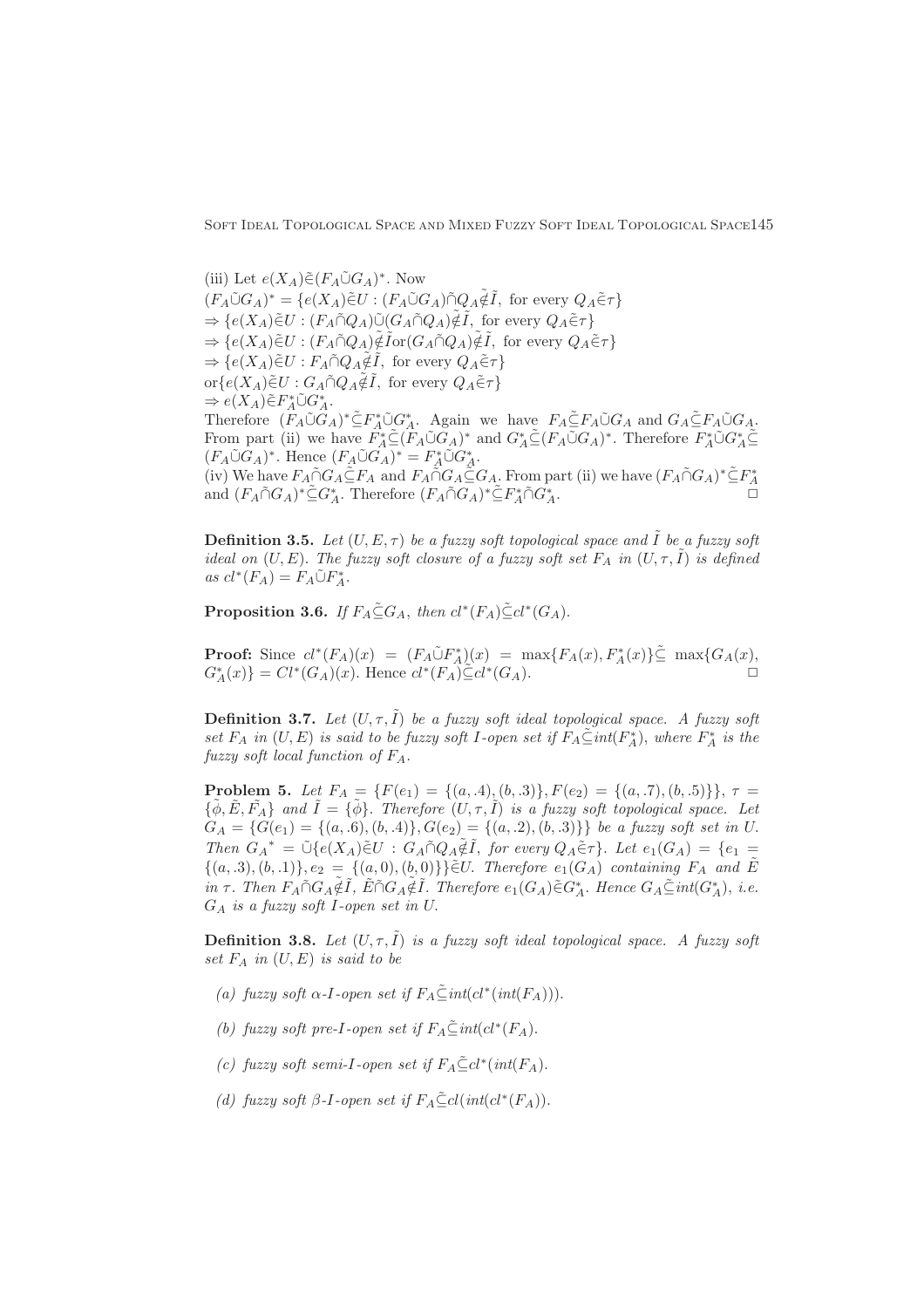**Problem 6.** Let  $F_A = \{F(e_1) = \{(a, 4), (b, 3)\}, F(e_2) = \{(a, 7), (b, 5)\}\}, \tau =$  ${\{\tilde{\phi}, \tilde{E}, \tilde{F}_A\}}$  and  $\tilde{I} = {\{\tilde{\phi}\}}$ . Therefore  $(U, \tau, \tilde{I})$  is a fuzzy soft topological space. Let  $L_A = \{L(e_1) = \{(a, .6), (b, .7)\}, L(e_2) = \{(a, .8), (b, .9)\}\}\$ be a fuzzy soft set in U. Then,  $int(L_A) = \{(e_1) = \{(a, .4), (b, .3)\}, (e_2) = \{(a, .7), (b, .5)\}\} = F_A$ . Then  $cl^*(int(L_A)) = cl^*(F_A)$ . Since  $F_A^* \notin \tilde{\phi}$  and  $F_A^* \notin \tilde{E}$ . So,  $F_A^*$  is fuzzy soft closed in *τ*. Hence  $F_A^* = \{e_1 = \{(a, 6), (b, 7)\}, e_2 = \{(a, 3), (b, 5)\}\}\.$  Therefore  $F_A \tilde{\cup} F_A^* =$  ${e_1 = \{(a, .6), (b, .7)\}, e_2 = \{(a, .7), (b, .5)\}\}.$  i.e.  $cl^*(F_A) = \{e_1 = \{(a, .6), (b, .7)\}\},$  $e_2 = \{(a, .7), (b, .5)\}\}.$  Therefore  $cl^*(int(L_A)) = cl^*(F_A) = \{e_1 = \{(a, .6), (b, .7)\}\}.$  $e_2 = \{(a, .7), (b, .5)\}\}\.$  Hence  $int(cl^*(int(L_A))) = \{e_1 = \{(a, 1), (b, 1)\}, e_2 = \{(a, 1), (b, 2)\}\}.$ (b, 1) }. Therefore  $L_A \subseteq int(cl^*(int(L_A)))$ . i.e.  $L_A$  be a fuzzy soft  $\alpha$ -I-open set.

**Problem 7.** Let  $F_A = \{F(e_1) = \{(a, 8), (b, 8)\}, F(e_2) = \{(a, 6), (b, 6)\}\}, G_A =$  ${G(e_1) = \{(a, .2), (b, .2)\}, G(e_2) = \{(a, .4), (b, .4)\}\}, \tilde{I} = \{\tilde{\phi}\} \text{ and } \tau = \{\tilde{\phi}, \tilde{E}, \tilde{F}_A, \tilde{G}_A\}.}$ Then  $(U, \tau, I)$  be a fuzzy soft ideal topological space. Again consider the fuzzy soft set  $H_A = \{H(e_1) = \{(a, .6), (b, .3)\}, H(e_2) = \{(a, .9), (b, .2)\}\}\$ in U. Since  $H_A^* \tilde{\notin} \tilde{\phi}$ and  $H_A^* \tilde{\notin} \tilde{E}$ . So,  $H_A^*$  is fuzzy soft closed in  $\tau$ . Hence  $H_A^* = \{e_1 = \{(a, .4), (b, .7)\},\}$  $e_2 = \{(a, .1), (b, .8)\}\}.$  Therefore  $H_A \tilde{\cup} H_A^* = \{e_1 = \{(a, .6), (b, .7)\}, e_2 = \{(a, .9),$  $(b, .5)$ }. i.e.  $cl^*(H_A) = \{e_1 = \{(a, .6), (b, .7)\}, e_2 = \{(a, .9), (b, .5)\}\}.$  Therefore  $H_A \leq int(Cl^*(H_A))$ . Hence  $H_A$  is a fuzzy soft pre-I-open set. Also  $H_A \subseteq cl(int(cl^*(H_A)))$ . Hence  $H_A$  is a fuzzy soft  $\beta$ -I-open set.

**Problem 8.** Let  $F_A = \{F(e_1) = \{(a, 4), (b, 3)\}, F(e_2) = \{(a, 7), (b, 5)\}\}, \tau =$  ${\{\tilde{\phi}, \tilde{E}, \tilde{F}_A\}}$  and  $\tilde{I} = {\{\tilde{\phi}\}}$ . Therefore  $(U, \tau, \tilde{I})$  is a fuzzy soft topological space. Let  $P_A = \{P(e_1) = \{(a, .6), (b, .7)\}, P(e_2) = \{(a, .3), (b, .5)\}\}\$ be a fuzzy soft set in U. Then  $int(P_A) = \{(e_1) = \{(a, .4), (b, .3)\}, (e_2) = \{(a, .7), (b, .5)\}\} = F_A$ . Then  $cl^*(int(L_A)) = cl^*(F_A)$ . Since  $F_A^* \tilde{\notin} \tilde{\phi}$  and  $F_A^* \tilde{\notin} \tilde{E}$ . So  $F_A^*$  is fuzzy soft closed in  $\tau$ . Hence  $F_A^* = \{e_1 = \{(a, .6), (b, .7)\}, e_2 = \{(a, .3), (b, .5)\}\}.$  Therefore  $F_A \tilde{\cup} F_A^* =$  ${e_1 = \{(a, .6), (b, .7)\}, e_2 = \{(a, .7), (b, .5)\}\}.$  i.e.  $cl^*(F_A) = \{e_1 = \{(a, .6), (b, .7)\}\},$  $e_2 = \{(a, .7), (b, .5)\}\}.$  Therefore  $cl^*(int(P_A)) = cl^*(F_A) = \{e_1 = \{(a, .6), (b, .7)\}\}.$  $e_2 = \{(a, .7), (b, .5)\}\}.$  Hence  $P_A \leq cl^*(int(P_A))$  i.e.  $P_A$  be a fuzzy soft semi-I-open set.

**Definition 3.9.** A fuzzy soft set  $F_A$  in a fuzzy soft ideal topological space  $(U, \tau, \tilde{I})$ is said to be fuzzy soft regularly I-open set if  $F_A = int(cl^*(F_A)).$ 

**Proposition 3.10.** Let  $F_A$  be a fuzzy soft set in a fuzzy soft ideal topological space  $(U, \tau, I)$ . Then

- (i) if  $\tilde{I} = {\tilde{\phi}}$ , then it is fuzzy soft semi-I-(respectively pre-I-,  $\alpha$ -I- and  $\beta$ -I)-open set if and only if it is fuzzy soft semi-(respectively pre-, $\alpha$ -, $\beta$ )-open set.
- (ii) if  $\tilde{I} = P(U)$ , then it is fuzzy soft semi-I-(respectively pre-I-,  $\alpha$ -I- and  $\beta$ -I)open set if and only if it is fuzzy soft  $\tau$ -open set.

**Proof:** Proof of the result is easy, so omitted.  $\Box$ 

Proposition 3.11. Every fuzzy soft pre-I-open set is fuzzy soft pre-open.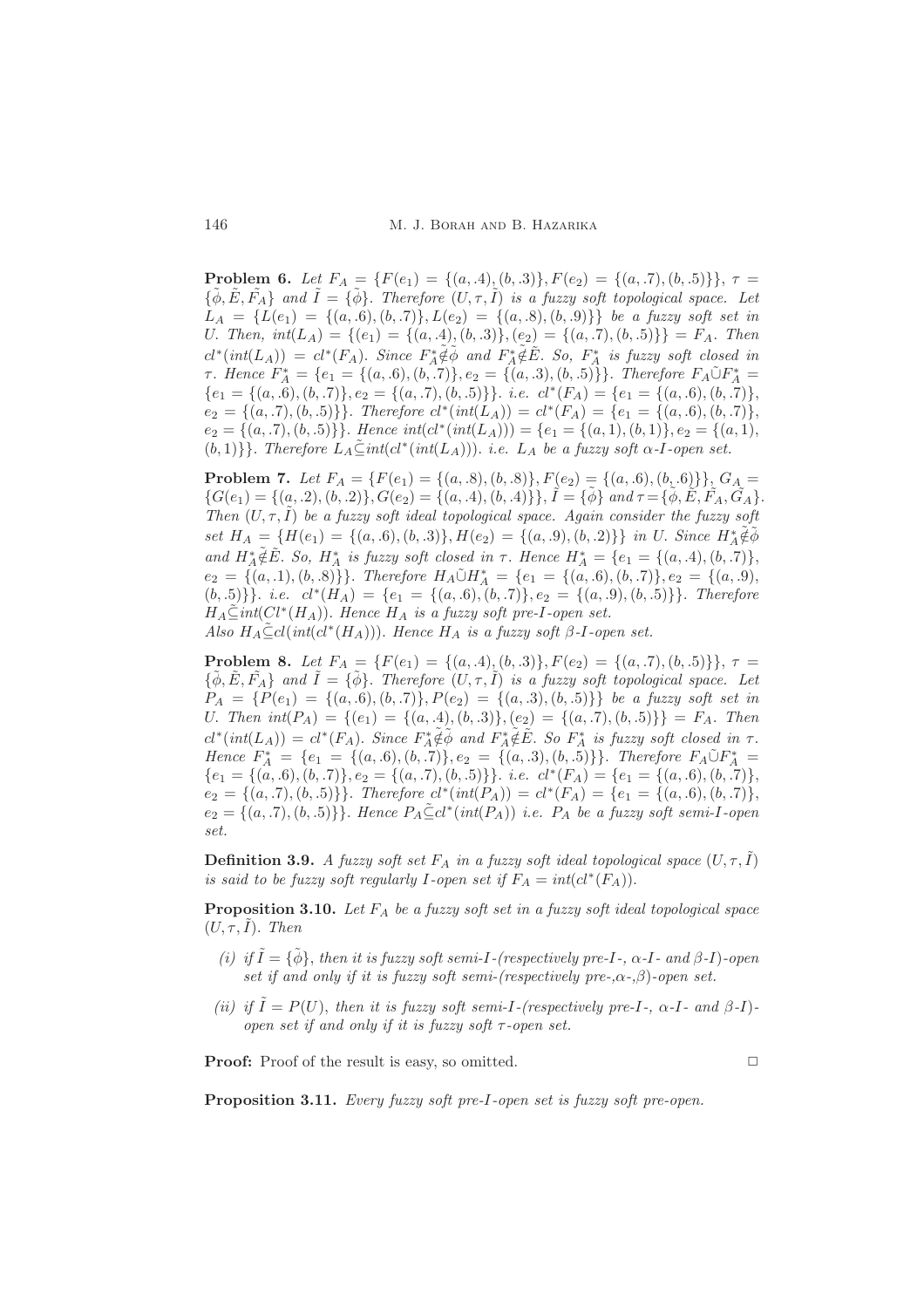**Proof:** Let  $(U, \tau, \tilde{I})$  be a fuzzy soft ideal topological space and  $F_A$  be a fuzzy soft pre-I-open set. Therefore we have  $F_A \tilde{\subseteq} int(cl^*(F_A)) = int(F_A \tilde{\cup} F_A^*) \tilde{\subseteq} int(F_A \tilde{\cup} cl(F_A))$  $= \text{int}(cl(F_A))$ . Hence  $F_A$  be a fuzzy soft pre-open set.

Proposition 3.12. Every fuzzy soft I-open set is fuzzy soft pre-I-open.

**Proof:** Let  $(U, \tau, \tilde{I})$  be a fuzzy soft ideal topological space and  $F_A$  be a fuzzy soft-*I*-open set. Therefore, we have  $F_A \tilde{\subseteq} \text{int}(F_A^*) \tilde{\subseteq} \text{int}(F_A \tilde{\cup} F_A^*) = \text{int}(cl^*(F_A)).$  Hence  $F_A$  be a fuzzy soft pre-*I*-open set.

## 4. Mixed fuzzy soft ideal topological spaces

<span id="page-6-0"></span>**Definition 4.1.** Let  $\tilde{I}$  be a fuzzy soft ideal on  $(U, E)$ . Consider a mixed fuzzy soft topological space  $(U, E, \tau_1(\tau_2))$ . Then the triplet  $(U, \tau_1(\tau_2), \tilde{I})$  is said to be mixed fuzzy soft ideal topological space.

**Problem 9.** Suppose  $F_A = \{F(e_1) = \{(a, .6), (b, .2)\}, F(e_2) = \{(a, .8), (b, .7)\}\}\$ and  $G_A = \{G(e_1) = \{(a, .4), (b, .8)\}, G(e_2) = \{(a, .2), (b, .3)\}\}.$  Then the collection of fuzzy soft sets  $\tau_1 = {\tilde{\phi}, \tilde{E}, \tilde{F}_A}$  and  $\tau_2 = {\tilde{\phi}, \tilde{E}, \tilde{G}_A}$  will form a fuzzy soft topology on  $(U, E)$ . Therefore  $\tau_1(\tau_2) = {\tilde{\phi}, \tilde{E}, \tilde{G}_A}$  is a mixed fuzzy soft topology on  $(U, E)$ . Let  $\tilde{I} = \{\tilde{\phi}, \tilde{E}\}$  be a fuzzy soft ideal on  $(U, E)$ . Therefore  $(U, \tau_1(\tau_2), \tilde{I})$ is a mixed fuzzy soft ideal topological space.

**Proposition 4.2.** In a mixed fuzzy soft ideal topological space  $(U, \tau_1(\tau_2), \tilde{I})$ , if  $\tilde{I} = P(U)$  then  $F_A^* = \tilde{\phi}$ , where  $F_A^*$  is the fuzzy soft local function of  $F_A$ .

**Proof:** Let  $F_A$  be a fuzzy soft set in U. Then  $F_A^*(\tau_1(\tau_2), \tilde{I}) = \{e(X_A)\tilde{\in}U:$  $F_A \tilde{\cap} Q_A \tilde{\notin} \tilde{I}$ , for every  $Q_A \tilde{\in} \tau_1(\tau_2)$ . Since  $\tilde{I} = P(U)$ . Therefore  $F_A \tilde{\cap} Q_A \tilde{\in} \tilde{I}$ . Hence any fuzzy soft point does not contain in  $F_A^*$ . i.e.  $F_A^* = \tilde{\phi}$ .

**Definition 4.3.** Let  $(U, \tau_1(\tau_2), \tilde{I})$  is a mixed fuzzy soft ideal topological space. A fuzzy soft set  $F_A$  in  $(U, E)$  is said to be fuzzy soft I-open set if  $F_A \tilde{\subseteq} int(F_A^*)$ , where  $F_A^*$  is the fuzzy soft local function of  $F_A$ .

**Problem 10.** In problem [3,](#page-3-0) we can show that for any fuzzy soft point  $e_1(X_A)$ , where grade of membership  $a < .6, b < .2$ . and  $e_2(X_A)$ , where grade of membership  $a < .8, b < .7.$  in  $(U, E)$  is a member of  $G_A^*$ . Therefore  $G_A \subseteq int(G_A^*)$ . Hence  $G_A$  is a fuzzy soft I-open set in  $(U, \tau_1(\tau_2), \tilde{I}).$ 

**Definition 4.4.** Let  $(U, \tau_1(\tau_2), \tilde{I})$  is a mixed fuzzy soft ideal topological space. A fuzzy soft set  $F_A$  in  $(U, E)$  is said to be

- (a) fuzzy soft  $\alpha$ -I-open set if  $F_A \tilde{\subseteq} int(cl^*(int(F_A))).$
- (b) fuzzy soft pre-I-open set if  $F_A \tilde{\subseteq} int(cl^*(F_A)).$
- (c) fuzzy soft semi-I-open set if  $F_A \tilde{\subseteq} cl^*(int(F_A)).$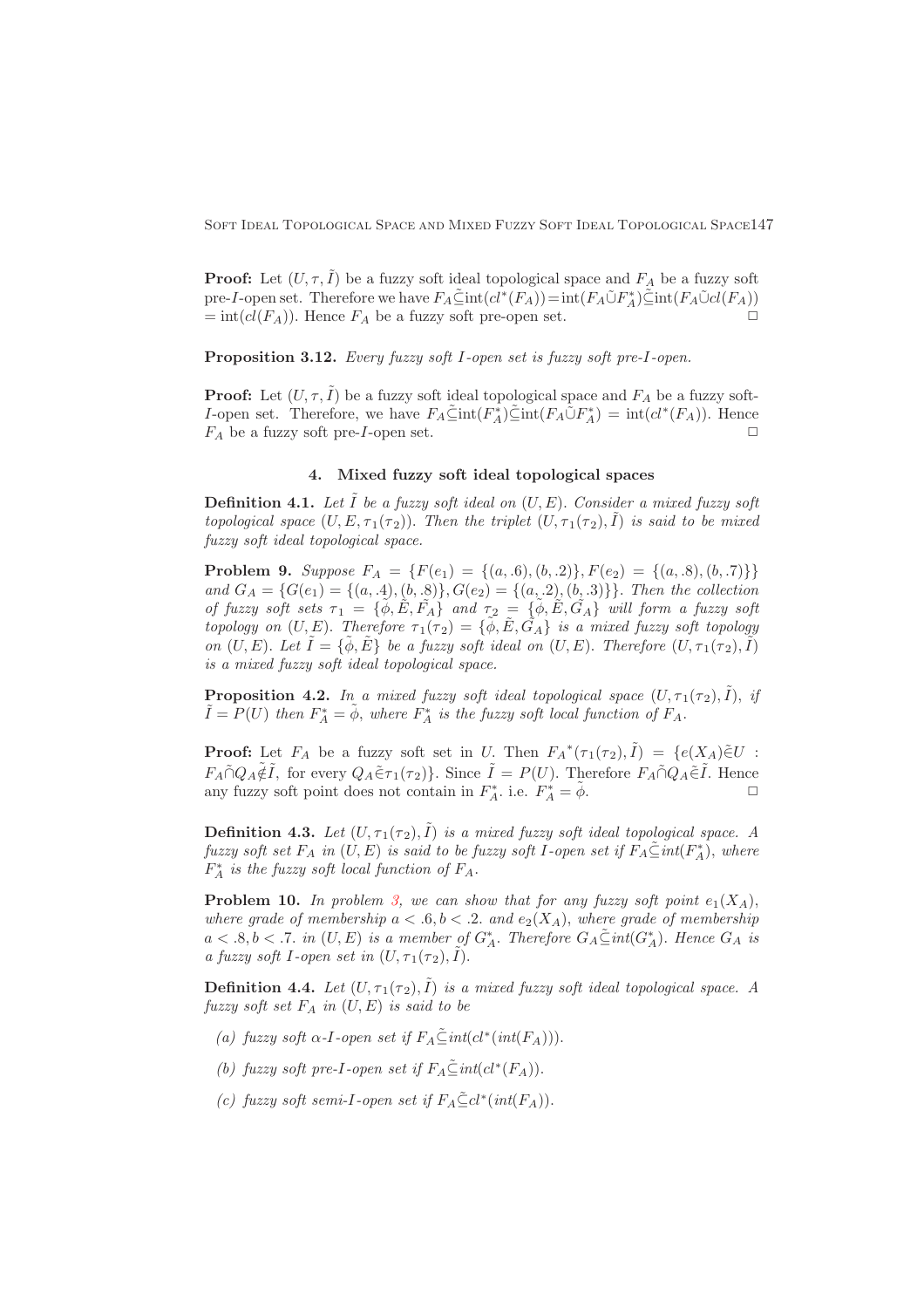(d) fuzzy soft  $\beta$ -I-open set if  $F_A \leq cl(int(cl^*(F_A)))$ .

**Definition 4.5.** A fuzzy soft set  $F_A$  in a mixed fuzzy soft ideal topological space  $(U, \tau_1(\tau_2), \tilde{I})$  is said to be fuzzy soft regularly I-open set if  $F_A = int(cl^*(F_A)).$ 

**Problem 11.** Let  $F_A = \{F(e_1) = \{(a, .8), (b, .8)\}, F(e_2) = \{(a, .6), (b, .6)\}\}\$ and  $G_A = \{G(e_1) = \{(a, 2), (b, 2)\}, G(e_2) = \{(a, 4), (b, 4)\}\}.$  Also let  $\tau_1 = \{\phi, E\},$  $\tau_2 = \{\tilde{\phi}, \tilde{E}, \tilde{F_A}, \tilde{G_A}\}$  and  $\tau_1(\tau_2) = \{\tilde{\phi}, \tilde{E}, \tilde{F_A}, \tilde{G_A}\}$ . Then  $(U, \tau_1(\tau_2), \tilde{I})$  be a mixed fuzzy soft ideal topological space. Consider the fuzzy soft set  $Q_A = \{Q(e_1) =$  $\{(a, .1), (b, .9)\}, Q(e_2) = \{(a, .8), (b, .2)\}\},\$  then  $V_A = Q_A^C = \{Q^C(e_1) = \{(a, .9),$  $(b, 1)$ ,  $Q^{C}(e_2) = \{(a, 2), (b, 8)\}\}.$  Consider the fuzzy soft point  $(e_2) = \{(a, 2),$ (b, 8)} in  $V_A$  and let  $H_A = \{H(e_1) = \{(a, .8), (b, 1)\}, H(e_2) = \{(a, .9), (b, .4)\}\}\$ be a fuzzy soft set in U. Then  $H_A$  is fuzzy soft I-regularly open set, because  $H_A\tilde{\notin}\tilde{\phi}$  and  $H_A \tilde{\notin} \tilde{E}$ . So we must have  $H_A^* = {H^*(e_1) = \{(a, .2), (b, 0)\}, H^*(e_2) = \{(a, .1), (b, .3)\}}.$ Hence  $H_A \tilde{\cup} H_A^* = \{(e_1) = \{(a, .8), (b, 1)\}, (e_2) = \{(a, .9), (b, .4)\}\} \Rightarrow cl^*(H_A) =$  $\{(e_1) = \{(a, .8), (b, 1)\}, (e_2) = \{(a, .9), (b, .4)\}\}.$  Therefore  $int(cl^*(H_A)) = H_A$ .

**Proposition 4.6.** In a mixed fuzzy soft ideal topological space  $(U, \tau_1(\tau_2), \tilde{I})$ , a fuzzy soft I-regularly open set is not fuzzy soft I-open.

**Proof:** Let  $F_A$  be any fuzzy soft I-regularly open set in U. Therefore we have  $F_A$  =  $\text{int}(cl^*(F_A)) = \text{int}(F_A \tilde{\cup} F_A^*) \tilde{\supset} \text{int}(F_A^*)$  i.e.  $F_A \tilde{\supset} \text{int}(F_A^*)$ . Hence  $F_A$  is not fuzzy soft  $I$ -open set.  $\Box$ 

**Proposition 4.7.** Let  $(U, \tau_1(\tau_2), \tilde{I})$  be a mixed fuzzy soft ideal topological space. Let  $F_A$  and  $G_A$  be two fuzzy soft sets in  $(U, E)$ .

- (i) If  $F_A \tilde{\subseteq} G_A$  then  $F_A^* \tilde{\subseteq} G_A^*$ .
- (ii)  $F_A^* \tilde{\subseteq} cl(F_A)$ , where cl is the soft closure w.r.t  $\tau_1(\tau_2)$ .
- (iii) If  $F_A \tilde{\subseteq} G_A$  then  $cl^*(F_A) \tilde{\subseteq} cl^*(G_A)$ .
- $(iv)$   $(F_A \tilde{\cup} G_A)^* = F_A^* \tilde{\cup} G_A^*.$
- (v)  $(F_A \tilde{\cap} G_A)^* \tilde{\subseteq} F_A^* \tilde{\cap} G_A^*.$

**Proof:** (i) Let  $e(X_A) \in U$ . Therefore we have  $F_A \tilde{\subseteq} G_A \Rightarrow F_A \tilde{\cap} Q_A = G_A \tilde{\cap} Q_A, Q_A \tilde{\in} \tau_1(\tau_2).$ Now  $F_A^* = \{e(X_A)\tilde{\in}U : F_A \tilde{\cap} Q_A \tilde{\notin} \tilde{I}, \text{ for every } Q_A \tilde{\in} \tau_1(\tau_2)\}\$  $\tilde{\subseteq} \{e(X_A)\tilde{\in}U: G_A \tilde{\cap} Q_A \tilde{\notin} \tilde{I}, \text{ for every } Q_A \tilde{\in} \tau_1(\tau_2)\} = G_A^*$ . Therefore,  $F_A^* \tilde{\subseteq} G_A^*$ . (ii) Let  $e(X_A) \in U$ . Now  $F_A^* = \{e(X_A)\tilde{\in}U : F_A\tilde{\cap}Q_A\tilde{\notin}\tilde{I}, \text{ for every }Q_A\tilde{\in}\tau_1(\tau_2)\}\$  $\tilde{\subseteq} \{e(X_A)\tilde{\in}U : F_A^C \cap Q_A^C \tilde{\notin} \tilde{I}; F_A^C, Q_A^C \text{ are fuzzy soft closed sets in } \tau_1(\tau_2)\} = cl(F_A).$ Hence  $F_A^* \tilde{\subseteq} cl(F_A)$ .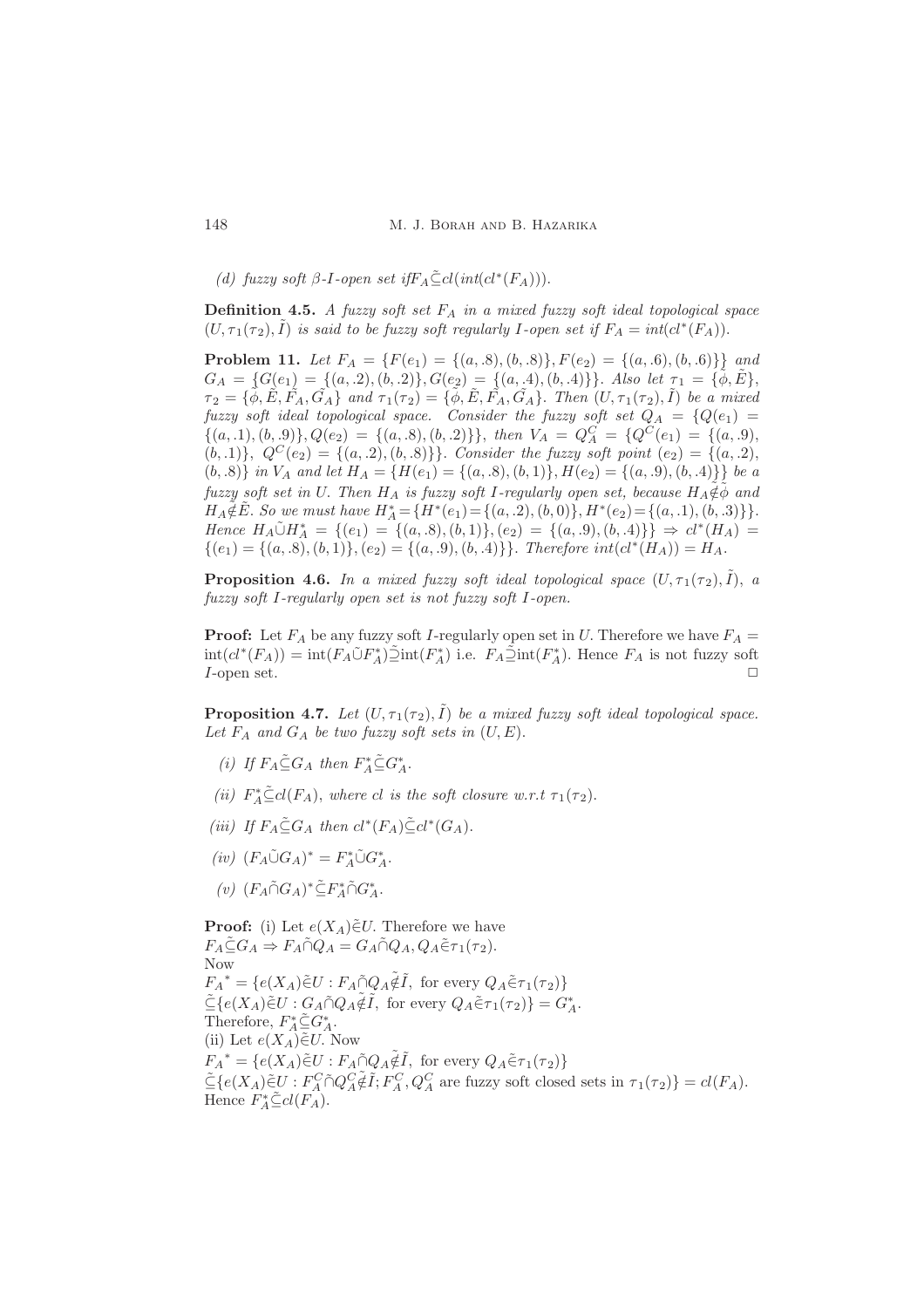(iii) Same as Proposition [3.6.](#page-4-0)

(iv) Same as Proposition [3.4\(](#page-3-1)iii). (v) Same as Proposition  $3.4$ (iv).

**Proposition 4.8.** In a mixed fuzzy soft ideal topological space  $(U, \tau_1(\tau_2), \tilde{I})$  intersection of two fuzzy soft I-open sets is I-open.

**Proof:** Let  $F_A$  and  $G_A$  be any two fuzzy soft I-open sets in U. Therefore we have  $F_A \tilde{\subseteq} int(F_A^*)$  and  $G_A \tilde{\subseteq} int(G_A^*)$ . Now  $F_A \tilde{\cap} G_A \tilde{\subseteq} int(F_A^*) \tilde{\cap} int(G_A^*) \tilde{\subseteq} int(F_A^* \tilde{\cap} G_A^*) \tilde{\subseteq}$  $int((F_A \tilde{\cap} G_A)^*)$ . Hence  $F_A \tilde{\cap} G_A$  is a fuzzy soft *I*-open.  $\square$ 

**Proposition 4.9.** In a mixed fuzzy soft ideal topological space  $(U, \tau_1(\tau_2), \tilde{I})$  union of two fuzzy soft I-open sets is I-open.

**Proof:** Let  $F_A$  and  $G_A$  be any two fuzzy soft I-open sets in U. Therefore we have  $F_A\tilde{\subseteq}int(F_A^*)$  and  $G_A\tilde{\subseteq}int(G_A^*)$ . Now  $F_A\tilde{\cup}G_A\tilde{\subseteq}int(F_A^*)\tilde{\cup}int(G_A^*)\tilde{\subseteq}int(F_A^*\tilde{\cup}G_A^*)$  $int((F_A \tilde{\cap} G_A)^*)$ . Hence  $F_A \tilde{\cup} G_A$  is a fuzzy soft *I*-open.

**Proposition 4.10.** Let  $(U, \tau_1(\tau_2), \tilde{I})$  be a mixed fuzzy soft ideal topological space and  $\tau_1 \leq \tau_2$ . Let  $F_A$  be a fuzzy soft topology on  $(U, E)$ . Then  $F_A^*(\tau_1(\tau_2), \tilde{I}) \leq F_A^*(\tau_1, \tilde{I})$ .

**Proof:** Let  $e(X_A) \in U$ . Now  $F_A^*(\tau_1(\tau_2), \tilde{I}) = \{e(X_A)\tilde{\in}U : F_A \tilde{\cap} Q_A \tilde{\notin} \tilde{I}, \text{ for every } Q_A \tilde{\in} \tau_1(\tau_2)\}\$  $\tilde{\subseteq} \{e(X_A)\tilde{\in}U: F_A \tilde{\cap} Q_A \tilde{\notin} \tilde{I}, \text{ for every } Q_A \tilde{\in} \tau_2\}, \text{ since } \tau_1(\tau_2) \tilde{\subseteq} \tau_2$  $\tilde{\subseteq} \{e(X_A)\tilde{\in}U : F_A \tilde{\cap} Q_A \tilde{\notin} \tilde{I}, \text{ for every } Q_A \tilde{\in} \tau_1\}, \text{ since } \tau_1 \tilde{\subseteq} \tau_2$  $= F_A^*(\tau_1,$  $\tilde{I}$ ).

#### 5. Conclusion

<span id="page-8-1"></span>Topology is an important and major area of mathematics and it can give many relationships between other scientific areas and mathematical models. In this paper we have introduced fuzzy soft ideal and mixed fuzzy soft ideal topological spaces which are defined over an initial universe with a fixed set of parameter. The notion of fuzzy soft I-open set, fuzzy soft  $\alpha$ -I-open set, fuzzy soft pre-I-open set, fuzzy soft semi-I-open set and fuzzy soft  $\beta$ -I-open set are introduced and investigated some of their properties.

#### <span id="page-8-0"></span>References

- <span id="page-8-2"></span>1. N. Çağman and N. S. Enginoğlu, Soft Set Theory and Uni-int Decision Making, Euro. J. Opera. Research 207(2010) 848-855.
- <span id="page-8-5"></span>2. N. Çağman, S. Karatas, N. S. Enginoğlu, Soft topology, Comput. Math. Appl. 62(2011) 351-358.
- <span id="page-8-4"></span><span id="page-8-3"></span>3. C. L. Chang, Fuzzy Topological Spaces, J. Math. Anal. Appl. 24(1)(1968) 182-190.
- 4. D. Chen, The parametrization reduction of soft sets and its applications, Comput. Math. Appl. 49(2005) 757-763.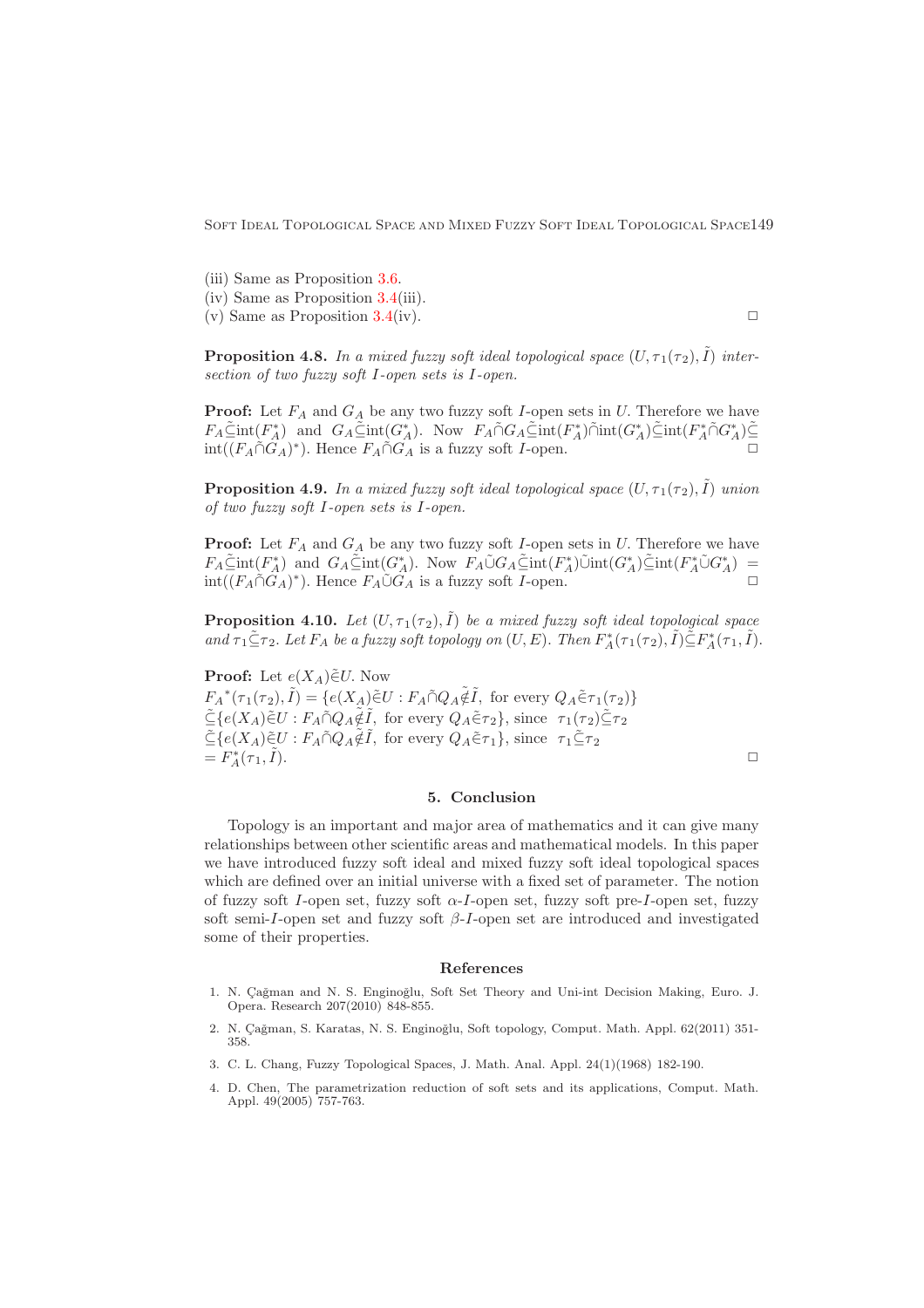- <span id="page-9-2"></span>5. J. B. Cooper, The Strict Topology and Spaces with mixed Topologies, Proc. Amer. Math. Soc.  $30(3)(1971)$  583-592.
- <span id="page-9-16"></span><span id="page-9-3"></span>6. N. R. Das and P. C. Baishya, Mixed Fuzzy Topological Spaces, J. Fuzzy Math. 3(4)(1995) 777-784.
- 7. S. Hussain, B. Ahmad, Some properties of soft topological spaces, Comput. Math. Appl. 62(2011) 4058-4067.
- <span id="page-9-19"></span><span id="page-9-0"></span>8. K. Kuratowski, Topology, Vol. I, Academic Press New York, 1966.
- <span id="page-9-13"></span>9. J. Mahanta and P. K. Das, Results on Fuzzy soft topological Spaces, arXiv:1203.0634v1.
- 10. P. K. Maji, R. Biswas, R. Roy, An application of soft sets in a decision making problem, Comput. Math. Appl. 44(2002) 1077-1083.
- <span id="page-9-22"></span><span id="page-9-14"></span>11. P. K. Maji, R. Biswas, R. Roy, Soft set theory, Comput. Math. Appl. 45(2003) 555-562.
- <span id="page-9-11"></span>12. P. K. Maji, R. Biswas and A. R. Roy, Fuzzy Soft Sets, J. Fuzzy Math. 9(3)(2001) 589-602.
- 13. D. A. Molodstov, Soft Set Theory-First Result, Comput. Math. Appl. 37(1999) 19-31.
- <span id="page-9-12"></span>14. D. A. Molodtsov, V. Y. Leonov, D.V. Kovkov, Soft sets technique and its application, Nechetkie Sistemy i Myagkie Vychisleniya 1(1)(2006) 8-39.
- <span id="page-9-9"></span>15. A. Mukherjee, Mixed δ-Semi Pre Fuzzy Topological Spaces, Bull. Cal. Math. Soc. 109(6)(2014) 441-452.
- <span id="page-9-20"></span>16. T. J. Neog, D. K. Sut and G. C. Hazarika, Fuzzy Soft Topological Spaces, Inter. J. Latest Trends Math. 2(1)(2012) 54-67.
- <span id="page-9-15"></span>17. D. Pie, D. Miao, From soft sets to information systems, Granular Comput. 2005 IEEE Inter. Conf 2(2005) 617-621.
- <span id="page-9-21"></span>18. S. Ray and T. K. Samanta, A note on Fuzzy Soft Topological Spaces, Annals Fuzzy Math. Inform. 3(2)(2012) 305-311.
- <span id="page-9-18"></span><span id="page-9-17"></span>19. M. Shabir and M. Naz, On soft topological spaces, Comput. Math. Appl. 61(2012) 412-418.
- 20. B. Tanay and M. Burç Kandemir, Topological Structure of fuzzy soft sets, Comput. Math. Appl. 61(2011) 2952-2957.
- <span id="page-9-4"></span>21. B. C. Tripathy and G. C. Ray, Mixed Fuzzy ideal topological spaces, Appl. Math. Comput.  $220(2013)$  602-607.
- <span id="page-9-5"></span>22. B. C. Tripathy and G. C. Ray, Weakly continuous functions on mixed fuzzy topological spaces, Acta Scientiarum Tech. 36(2)(2014) 331-335.
- <span id="page-9-6"></span>23. B. C. Tripathy and G. C. Ray, On Mixed fuzzy topological spaces and countability, Soft Computing 16(10)(2012) 1691-1695.
- <span id="page-9-7"></span>24. B. C. Tripathy and G. C. Ray, On δ-continuity in mixed fuzzy topological spaces, Bol. Soc. Parana. Mat. 32(2)(2014) 175-187.
- <span id="page-9-8"></span><span id="page-9-1"></span>25. R. Vaidyanathaswamy, Set Topology, 2nd ed., Chelsea Publishing, New York, 1960.
- <span id="page-9-10"></span>26. A. Wiweger, Linear spaces with mixed topology, Studia Math. 20(1)(1961) 47-68.
- 27. L. A. Zadeh, Fuzzy Sets, Inform. Control. 8(1965) 338-353.